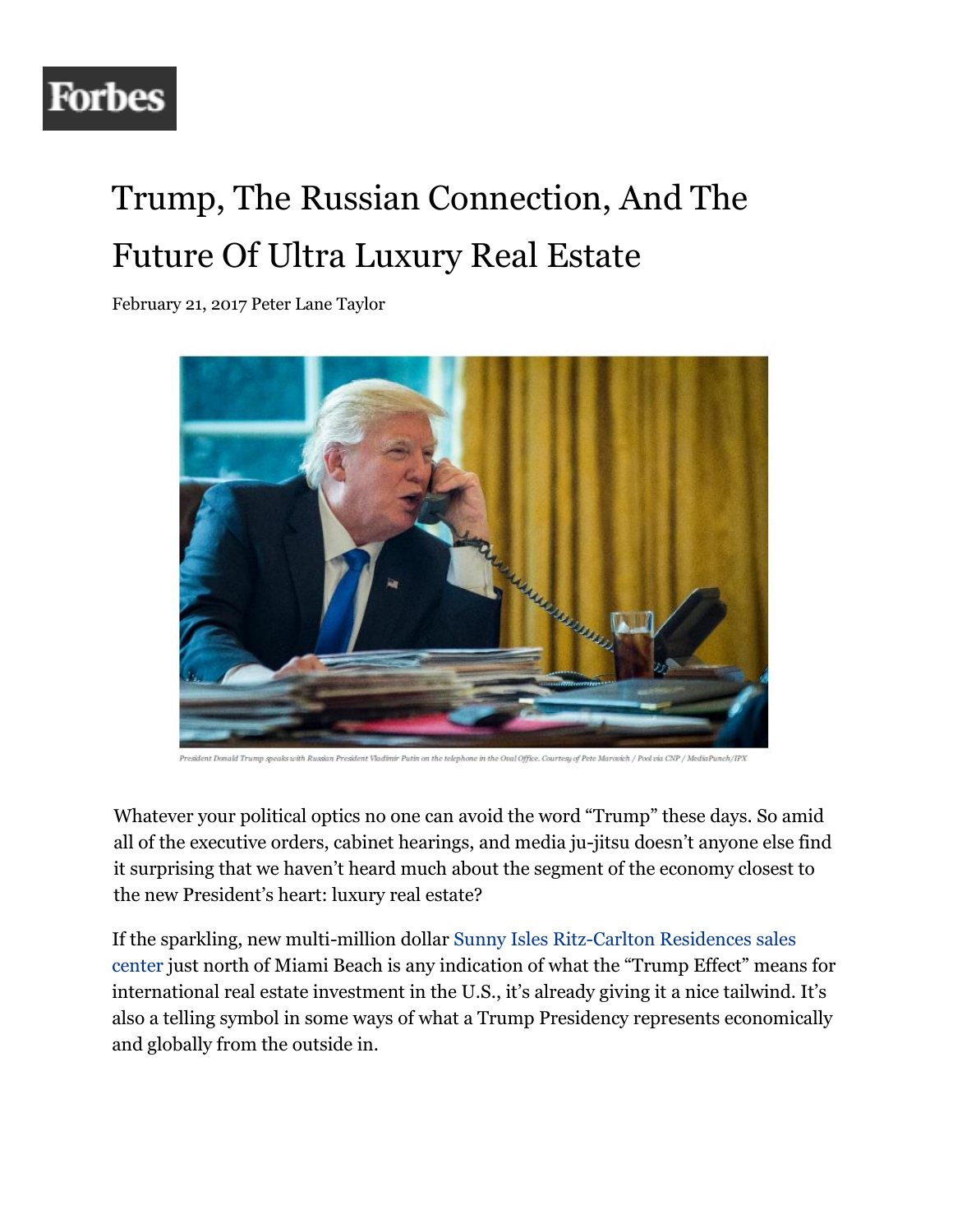Even during the Great Recession and Trump v. Clinton, luxury American real estate never lost its appeal to high net worth international buyers, particularly from emerging economies like Turkey, Brazil, Russia, and China. The U.S. dollar and stock markets remain strong. The rule of law still prevails. And despite recent financial disclosure requirements for residential purchases over \$5 million, the American pied-a-terre is still one of the world's safest (and most enjoyable) financial investments. Miami and Beverly Hills are also a lot more climatologically hospitable than Europe in the winter (sorry London).

That this inflow of high net worth international buyers—and capital—into the U.S. might increase with real estate mogul-cum-President Trump now in office has many developers cautiously buzzing.

That this inflow of high net worth international buyers—and capital—into the U.S. might increase with real estate mogul-cum-President Trump now in office has many developers cautiously buzzing.

"We weren't hedging our bets on the election outcome," says Edgardo Defortuna, President and CEO of the global real estate development company Fortune International Group, which is spearheading the Sunny Isles' Ritz-Carlton Residences. "But on a real estate basis a lot of us (developers) are very happy. If Trump wants to give the economy a jump start through infrastructure and taxes and making investment in the U.S. more attractive it's definitely going to have a positive impact on the real estate market so from that point of view I'm very optimistic."

It's actually a bit of surprise that some investors and developers are getting bullish on the U.S. luxury real estate market so soon after an election, particularly in South Florida.

Over the past year luxury properties in Miami-Dade County have taken a beating. Zika, a strong dollar, continuing economic instability in parts of Latin America, and white hot over-supply since the Great Recession have all combined to pummel luxury prices and sales down by almost 20% year over year since 2015. And despite the Dow climbing towards 21,000, uncertainty remains with respect to President Trump's upcoming policy directives on taxes, deregulation, the EPA, and immigration—all of which have a direct impact on the ebb and flow of international real estate dollars.

So why is Defortuna, who recently secured another \$163 million in construction financing for his 52-story sail-shaped beachfront tower, so optimistic?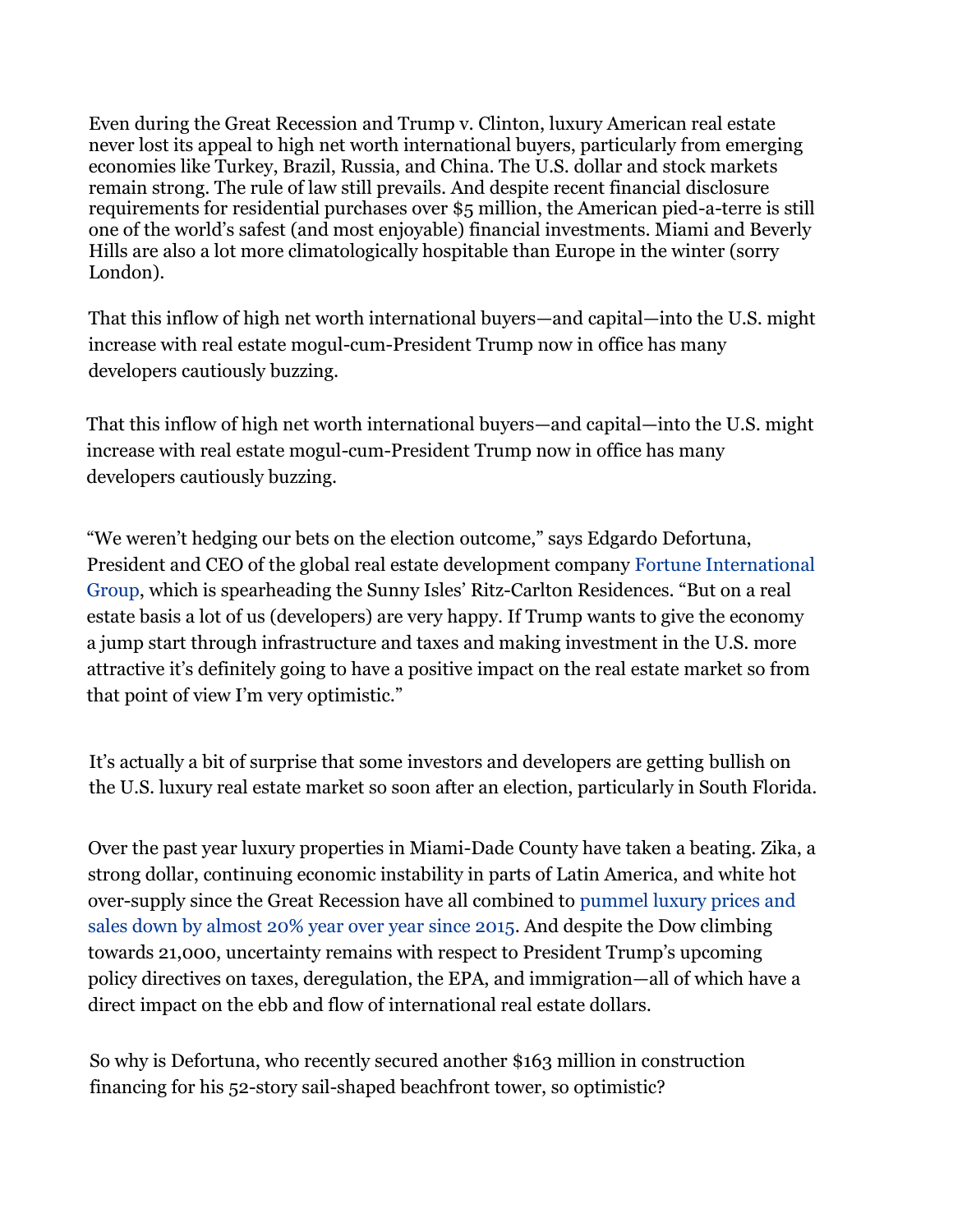## **The Bear (Market) Is Back**

For starters, say many people on the ground in Miami—the "Russians".

Notwithstanding the recent resignation of General Flynn as National Security Advisor over his conversations with the Russian ambassador, the mere possibility of a Trump "reset" with Putin and a diplomatic thaw appears to be breathing oxygen back into the Russian appetite for American real estate. In the months leading up to the 2016 U.S. Presidential election—just as the Defortuna was breaking ground on his Ritz-Carlton Residences project— the number of Russian buyers searching for luxury properties in Miami-Dade County surged to its highest level since 2013.

High net worth Russian buyers largely went soft during the Obama administration. So the current Russian reset has potentially far reaching implications for U.S. foreign investment, the domestic construction economy, and the continued growth of speculative real estate markets in coastal cities like Miami, New York, and Los Angeles where the most expensive buildings are often occupied by up to 70% in-absentia, foreign "residents".

"Just the possibility of Trump becoming President was a catalyst to what you're seeing happening now in Miami real estate when it comes to Russian buyers," says John Harris, Managing Partner and Chief Wealth Advisor for Coral Gables Trust which represents dozens of high net worth international clients, including many Russians.

"Trump early on back in the 1980s made entrees into the Russian market in terms of soliciting buyers for [his condominium buildings. Those](https://therealdeal.com/miami/2017/02/10/south-florida-by-the-numbers-miami-russia-real-estate-connection/) connections with very high net

worth Russians haven't gone away. Now he's the President of the United States. So if you're an affluent Russian with the ability to invest somewhere in the \$1 million to \$10 million price range in a luxury property outside of Russia, there's a feeling in general that his administration is going to be favorable to real estate interests."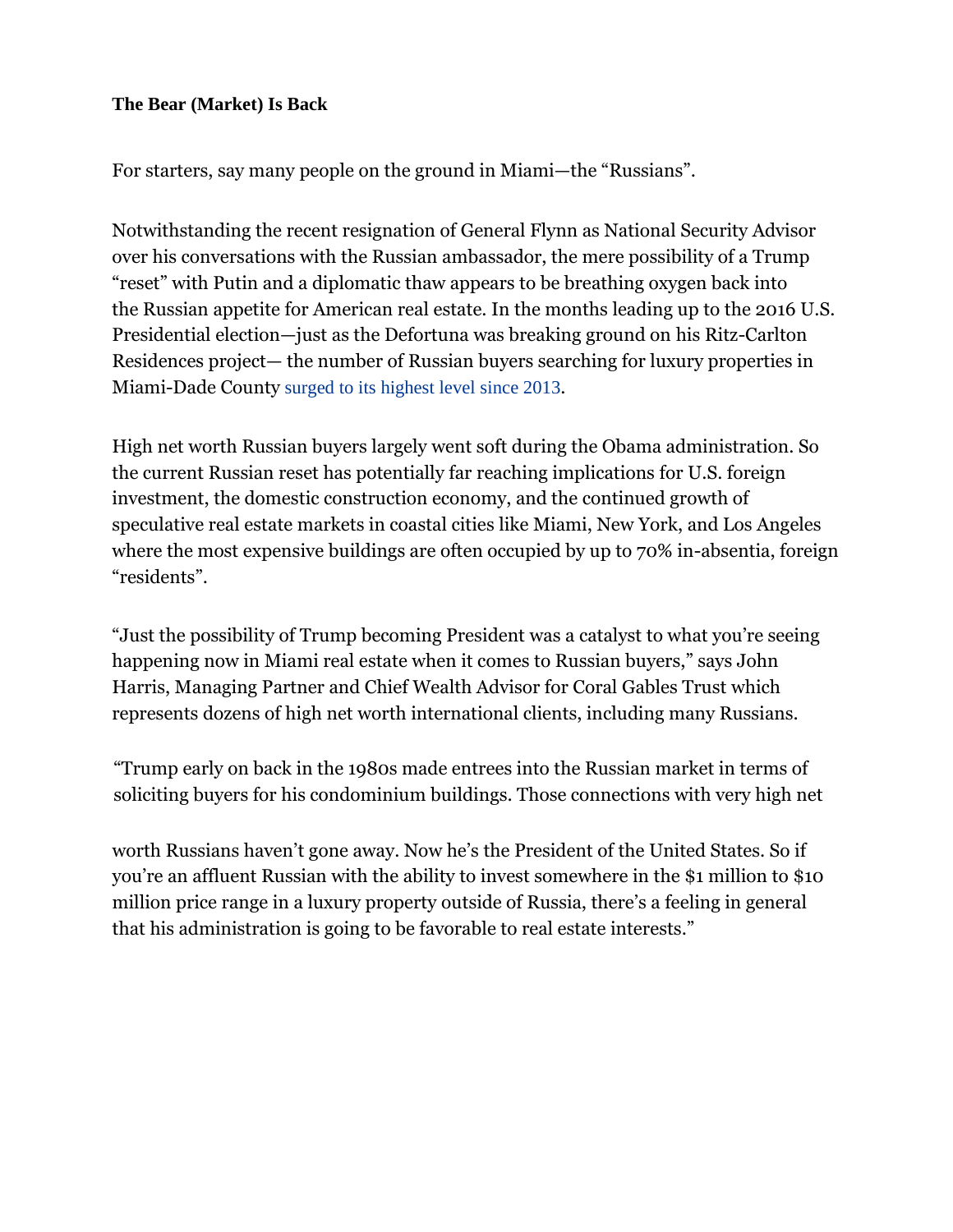## **Say Hello To My "Little Moscow"**

Few places is this on display more overtly than Sunny Isles, Florida known since the 1990s as Miami's "Little Moscow" when the first wave of wealthy Russians started snatching up waterfront condominiums here. In many restaurants and bars you'll hear more Russian than English and find Borscht, Chicken Kiev, and Siberian Pelmeni on the menu above the spiny lobster. There are two Trump branded developments in Sunny Isles within blocks of one another.

It's difficult to say how much politics—or Russia—is involved in Sunny Isles' currently screaming hot luxury real estate market. Many of the current projects wrapping up or breaking ground, including the Muse Residences and the Porsche Design Tower, were on the boards long before Trump contemplated a Presidential run. But everyone locally seems to think that Trump's possible rapprochement with Putin—and the potential relaxing of economic sanctions with Russia—will only add more heat to the market.

Ironically, courting Russian buyers wasn't part of Defortuna's development calculus. Because it didn't have to be. He has the best piece of the property on Sunny Isles' beach—the first building north of Bal Harbour with protected land and waterfront stretching almost two miles to the south. His brand partnership with Ritz-Carlton excluding a transient hotel component also ensures that his residents get the ultimate

hospitality experience without the constant traffic and having to wonder who their neighbors are every weekend—a rarity in some parts of Miami these days.

But a potential resurgence of high net worth Russian buyers into Miami doesn't hurt, Defortuna says.

Part of the rosy Russian forecast for American luxury real estate is purely economic. After years of enduring a weak rubble, sluggish growth, and recent financial sanctions, Russians' purchasing power [is coming back.](https://www.forbes.com/sites/petertaylor/2017/01/29/celebrity-wellness-guru-deepak-chopra-wants-to-change-your-life-with-million-dollar-luxury-condos/#71955d7d672a) 

"Russia was turning the corner in many ways economically even before the election and the possibility of relaxing sanctions was even theoretically put on the table," Harris explains. "Russian GDP is forecast to grow by 1.3% in 2017 and 1.8% in 2018. That's a lot faster than most other countries who have traditionally invested in U.S. real estate so there are going to be a lot of developers especially given the Trump Presidency who will be looking hard at the Russian market and Russian buyers on pure economic terms since many Latin American countries are still struggling."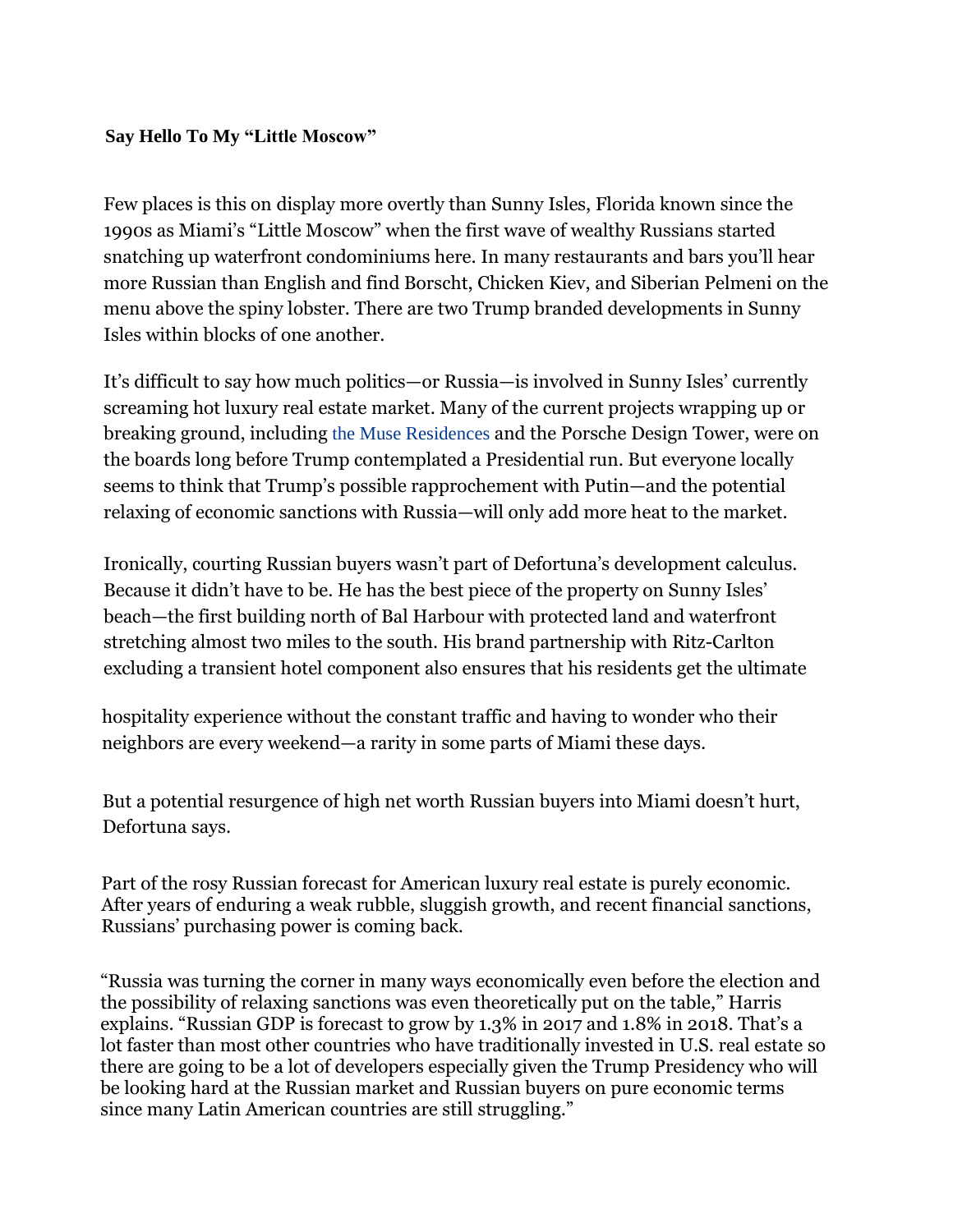The other part of the Russian real estate resurgence never left, says Harris. "Russians just like the culture in Miami. The beaches, the high-end shops, South Beach, Bal Harbor, the gourmet restaurants, that's all appealing to them in a quasi-European kind of way so beyond just the financial stability of the investment in real estate here, Russians like the lifestyle. I'd expect the 'Russian factor' to have a significant impact on Miami real estate for a while as well as places like LA and New York."

Defortuna agrees. While he's wary that Trump's stance on immigration could scare away some potential buyers, particularly from Mexico and the Middle East, he also knows that the potential Russian offset could be key to selling his building out.

"The Russian factor is very real," says Defortuna, who works with a global network of brokers to market his properties specifically to Russian buyers among others. "Especially in Sunny Isles which was very attractive to Russians in the previous cycle. The past administration wasn't very favorable to people from Russia. But with a better investment climate, better access to the U.S., and a growing economy that could all change very quickly."

## **You Can't Put A Price On Privacy**

The potential Russian reinvigoration of the U.S. real estate market also points to broader trends that can be expected from the Trump Administration, say many investment and tax experts.

"A number of factors are driving non-resident, international buyers to continue investing in U.S. real estate," says Bill Rohrer, an international tax partner at Duane

Morris LLP, whose practice includes planning for inbound foreign U.S. investment. "Some of the increase in interest you're seeing right now is more 'expectation' than anything else. We have deregulation taking place, we have a commitment for more infrastructure, and because of the possible reduction of individual tax rates and the repeal of the estate tax a lot of wealthy non-residents are going to be interested in moving permanently to the U.S., bringing their families here, and becoming residents. As much as Trump may be anti-immigration, I don't think he's going to be antiimmigration of the wealthy. This is all going to encourage real estate investment especially in the coastal cities like Miami, New York, and Los Angeles."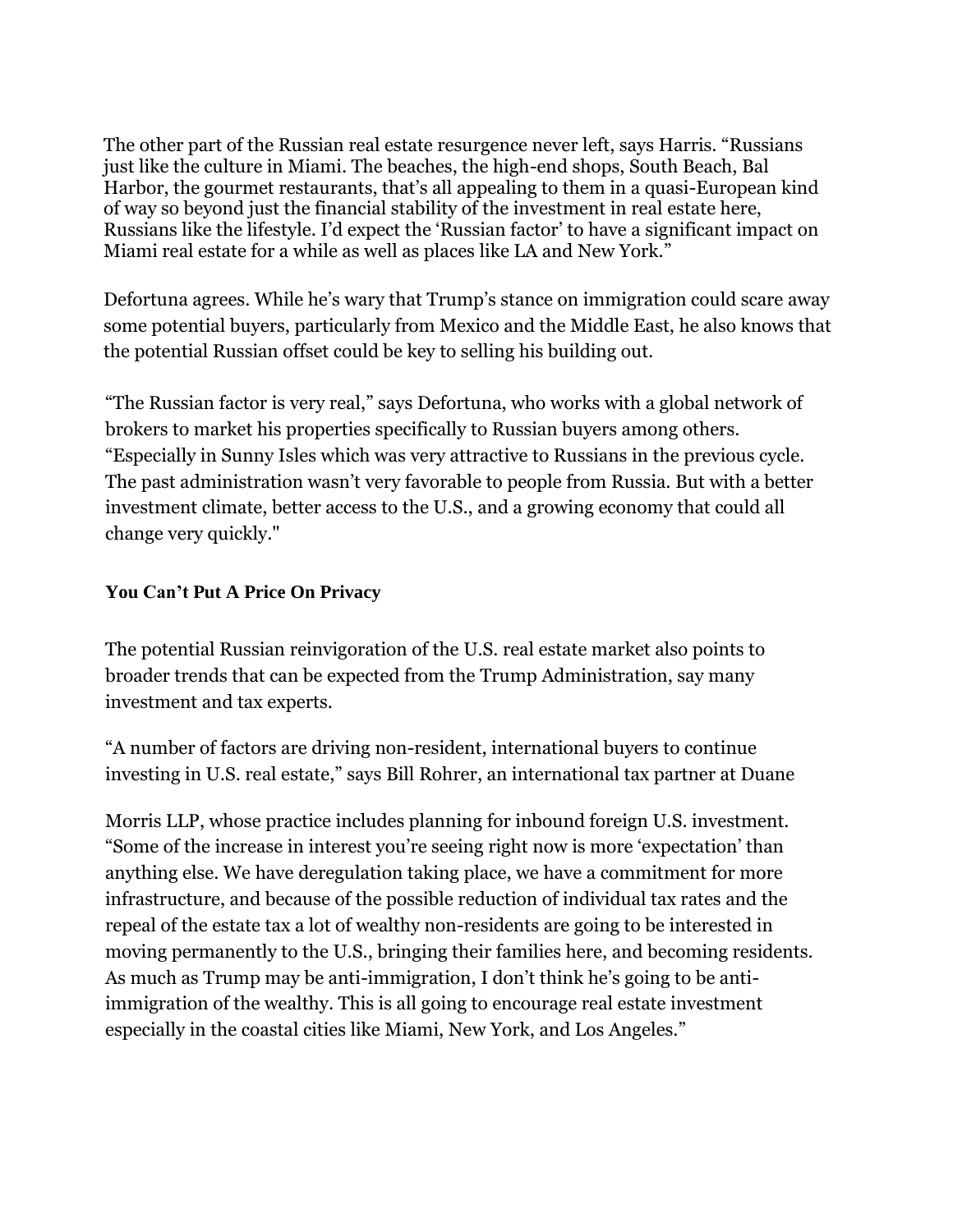While this is good news for developers and cities that would love the extra property tax revenue, it revives a long-standing concern about where all that international money is coming from—especially when it comes to Russia.

That some of Russia's money invested in U.S. real estate may not have originated from the purest sources has never been in doubt. But Rohrer is quick to point out that, while tax evasion and dirty money are real issues, most international buyers investing in a second, third, or fourth residence in the U.S. are looking for the "privacy premium" above all else.

"In many countries no matter how much you're worth," says Rohrer, "You're on a roller coaster when it comes to the domestic investment economy. But it's often the security concerns that are first and foremost for (my clients). Kidnapping and extortion are still very real issues in a lot of Latin American and other countries. So when many international buyers are looking for 'privacy' it's not that they're looking to hide anything or avoid paying taxes. It's about their family's safety because once the government knows what you have in some countries you never know where that information goes or how it's going to be used."

So what's the scorecard so far on President Trump when it comes to luxury real estate? Apolitical and optimistic, says Rohrer, noting that a growing economy for any reason is something that all Americans should be happy about. All buildings create jobs.

"Most people outside of the U.S. are betting that Trump won't be self-destructive, that he'll be more methodical—not necessarily in what he says—but in what he does," Rohrer speculates. "The cabinet members he's selected all know about wealth creation, about creating the environment for investment. He's surrounded himself with smart people. And investors are showing that they're generally feeling good about that, particularly in the real estate markets."

Regardless of what the Russians do, Defortuna's Ritz-Carlton Sunny Isles Residences will likely sell out within the next few months. It's already 65% pre-sold, including three full floor penthouses on the 48th, 51st, and 52nd floors which have already gone under contract for \$8.9 million, \$21 million, and \$16.5 million respectively.